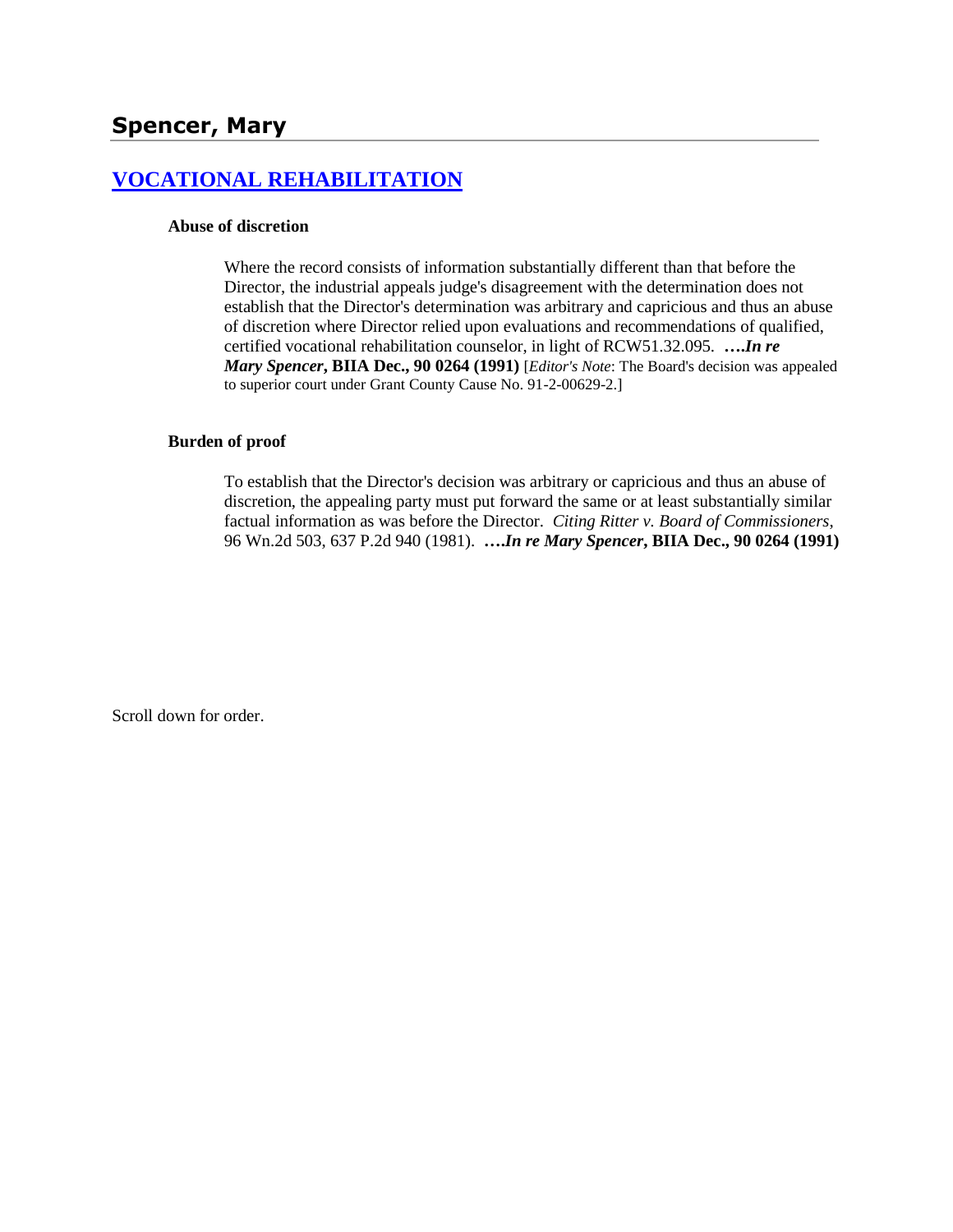### **BEFORE THE BOARD OF INDUSTRIAL INSURANCE APPEALS STATE OF WASHINGTON**

**)**

**IN RE: MARY M. SPENCER ) DOCKET NOS. 90 0264 & 90 1241**

**CLAIM NO. S-862103 ) DECISION AND ORDER**

APPEARANCES:

Claimant, Mary M. Spencer, by Tom G. Cordell

Self-Insured Employer, Carnation Company, by Rolland, O'Malley & Williams, per Thomas O'Malley and Wayne L. Williams

Docket No. 90 0264: This is an appeal filed by the claimant on January 16, 1990 from a determination of the Director of the Department of Labor and Industries dated December 7, 1989 wherein vocational rehabilitation services were denied on the basis that they were not necessary to assist the claimant in returning to work, and that she was employable as a receptionist. **AFFIRMED**.

# **DECISION**

Pursuant to RCW 51.52.104 and RCW 51.52.106, this matter is before the Board for review and decision on a timely Petition for Review filed by the self-insured employer to a Proposed Decision and Order issued on February 27, 1991, in which the Director's determination of December 7, 1989 was reversed and the matter remanded to the Department with direction to further evaluate the claimant's entitlement to vocational rehabilitation services; and in which the Department order of February 23, 1990 was affirmed.

The Board has reviewed the evidentiary rulings in the record of proceedings and finds that no prejudicial error was committed and said rulings are hereby affirmed.

The issues presented by these appeals and the evidence presented at this Board's hearings are adequately recited in the Proposed Decision and Order. We have granted review for the sole purpose of considering whether the Director's determination of December 7, 1989 regarding vocational rehabilitation services should or should not be reversed. That is the sole issue raised by the appeal under Docket No. 90 0264.

The initial determination, as to whether vocational rehabilitation services are necessary and likely to make the worker employable, is committed to the discretion of the supervisor or the supervisor's designee. RCW 51.32.095. Furthermore, any dispute from that decision must be filed with the Director. RCW 51.32.095(6); WAC 296-18A-470. Again, the Director's decision as to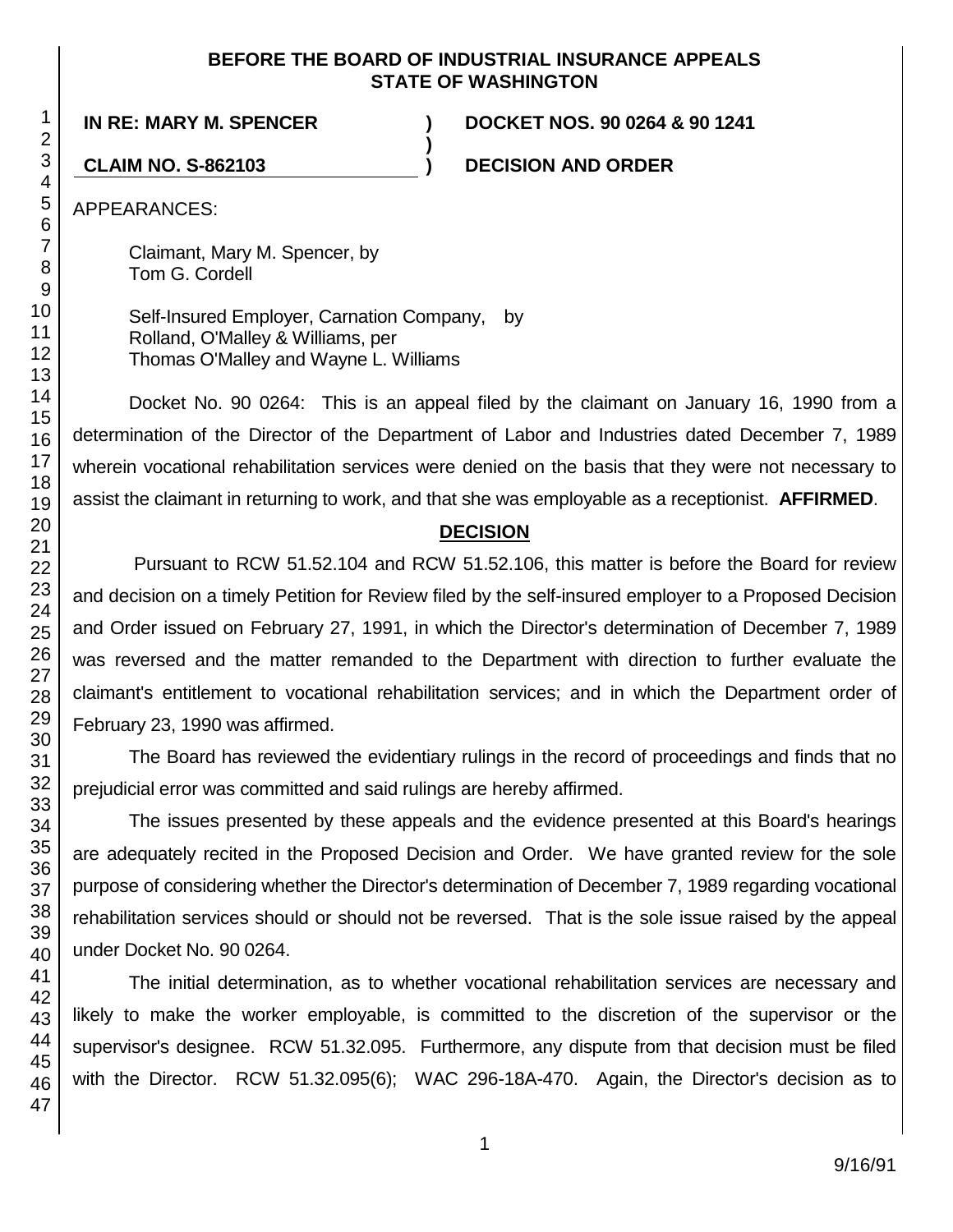whether or not the claimant is entitled to vocational services is clearly vested in the Director's sole discretion. In re Todd v. Eicher, BIIA Dec., 88 4477 (1990).

Our review is limited to determining whether the exercise of discretionary authority constituted an abuse of discretion. In re Gary J. Manley, BIIA Dec., 66,115 (1986); In re Armando Flores, BIIA Dec., 87 3913 (1989).

> .... discretion is a composite of many things, among which are conclusions drawn from objective criteria; it means a sound judgment exercised with regard to what is right under the circumstances and without doing so arbitrarily or capriciously. (Citation omitted) Where the decision or order . . . . is a matter of discretion, it will not be disturbed on review except on a clear showing of abuse of discretion, that is, discretion manifestly unreasonable, or exercised on untenable grounds, or for untenable reasons. (Citations omitted)

State Rel Carroll v. Junker, 79 Wn.2d 12, 26, 482 P.2d 775 (1971). Action is not arbitrary and capricious when exercised honestly and upon due consideration, though it may be felt that a different conclusion might have been reached. See Buell v. Bremerton, 80 Wn.2d 518, 526, 495 P.2d 1358 (1972).

In the case at hand, the burden is on the claimant, as the appealing party, to prove that the Director's exercise of discretion was arbitrary or capricious based on the information then before him. In that light, it would be reasonable to expect the claimant to present evidence tending to show that the Director's decision was based on information unrelated to the claimant's ability or inability to work; or that the evidence then before the Director was logically unconnected to determining the need for vocational rehabilitation; or that none of the information before the Director at the time of his decision could support the decision. No such attempt was made.

The evidentiary record here was created at hearings conducted in October 1990. Mrs. Spencer testified, and presented the testimony of Dr. Gerald Olmsted, a plastic and reconstructive surgeon who treated her for her right hand condition related to her industrial injury of May 16, 1986, from November 1987 through March 1988 (including a carpal tunnel release done on January 14, 1988), saw her again in August and December of 1989, and prescribed some further treatment in January and early February of 1990. The employer, Carnation, presented the testimony of Dr. Robert Wetzler, neurologist/psychiatrist, who examined the claimant on one occasion on November 29, 1988; and of Daniel McKinney, a certified rehabilitation counselor, who made employability assessments of the claimant in mid-1989. No records or documents were submitted into evidence at our hearings which

2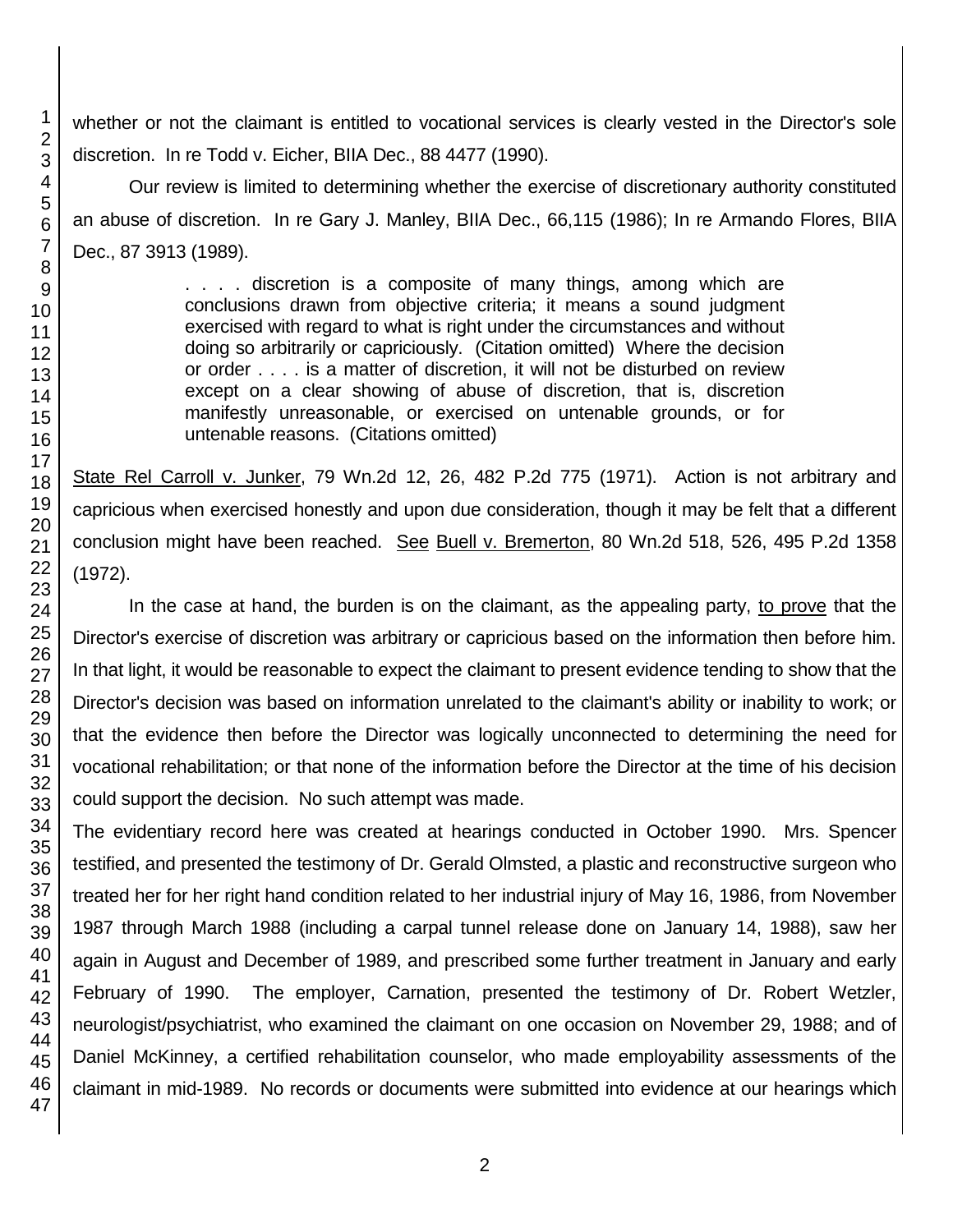would show the specific information which was before the Director for his review at the time he rendered his vocational rehabilitation decision on December 7, 1989. Our industrial appeals judge recognized this crucial problem in this review-of-discretionary-action appeal, but then concluded "that the evidence testified to here is the same evidence which was considered by the Department."

This conclusion is an erroneous assumption. The Director's decision of December 7, 1989 plainly stated that it was based on "the enclosed summary of facts and findings." That Summary recited the information supporting his decision to deny vocational rehabilitation services, and further stated that the November 20, 1989 microfilm of the claim was reviewed, including documents consisting of a report of July 10, 1985 from a Dr. McCabe; a report of July 14, 1986 from Dr. McCabe; a report of February 17, 1989 from Dr. Olmsted; a report of June 16, 1989 from Mr. McKinney, vocational rehabilitation counselor; a letter of August 18, 1989 from Ms. Stewart, supervisor's designee; a report of September 1, 1989 from Mr. McKinney; and a letter of November 2, 1989 from Ms. Stewart.

None of the foregoing documentary reports are before us, so we are unaware of the findings or opinions of Dr. McCabe. Dr. Olmsted did of course testify, but close perusal of his testimony reveals no reference to any report or opinions by him under date of February 17, 1989.

Thus it can be seen that several items of documentary information that clearly were considered by the Director in making his discretionary decision on December 7, 1989, are not included in this Board's record in any fashion. Conversely, the record before us contains considerable evidence which obviously could not have been before the Director when he made his decision, i.e., the testimony of both Mrs. Spencer and Dr. Olmsted concerning certain treatment she received in January and February of 1990; the status of her right extremity condition following conclusion of that treatment; and a subsequent consultation examination by a vascular surgeon. Furthermore, we simply do not know whether the rest of claimant's testimony concerning her condition over the course of time prior to late 1989, or the rest of Dr. Olmsted's testimony concerning his findings and opinions based on his periods of treatment prior to December 1989, or, for that matter, Dr. Wetzler's testimony regarding his findings and opinions based on his November 29, 1988 examination, were contained, in substantially similar content, in reports and documents in the November 20, 1989 claim microfilm which was reviewed in connection with the Director's determination.

In other words, there is no showing that the evidence in the Board's record is the same as, or even closely similar to, the evidence which was considered by the Director in making his December 7,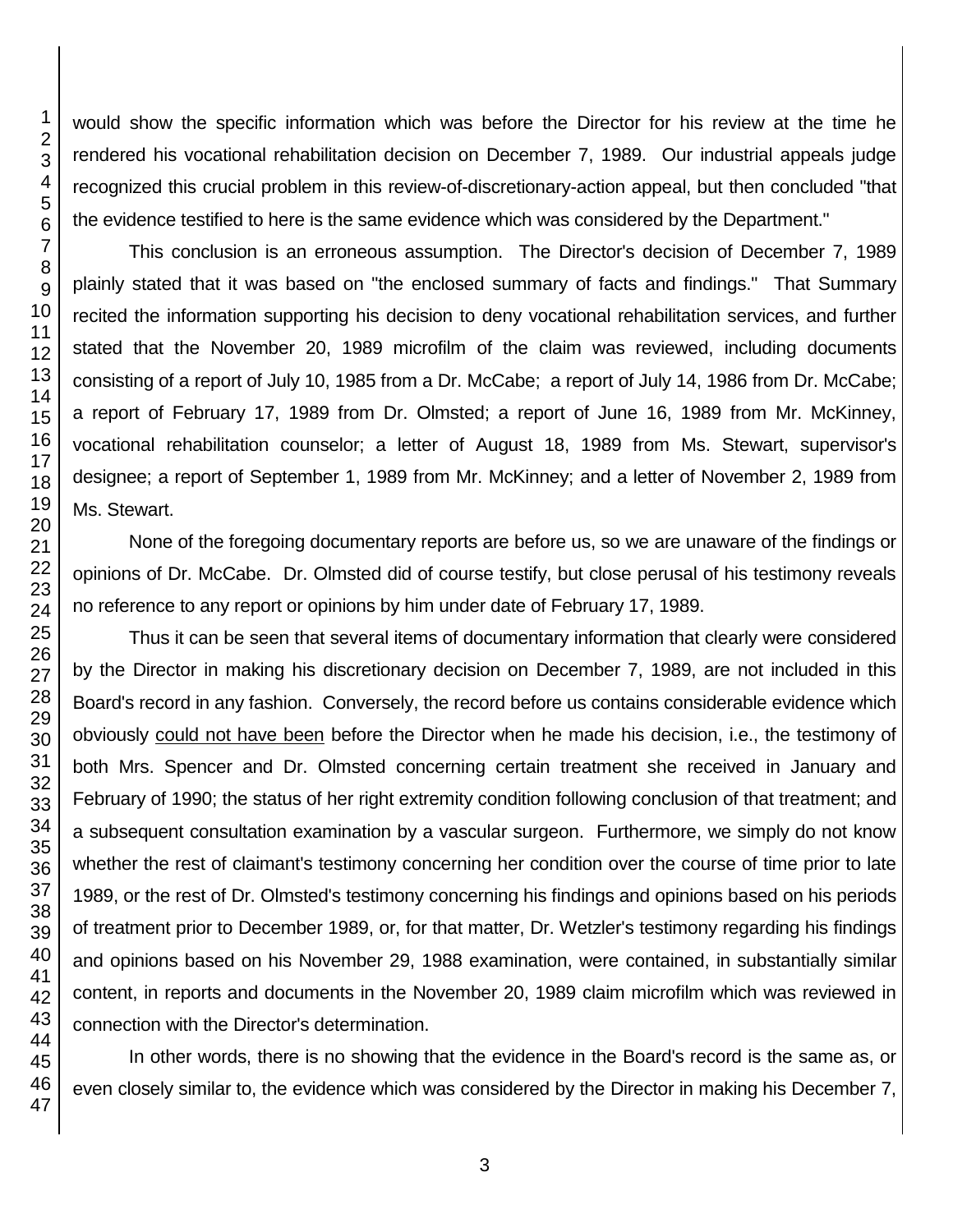1989 discretionary decision. Our Supreme Court stated in Ritter v. Board of Commissioners, 96 Wn.2d 503, 515, 637 P.2d 940 (1981) that:

> Administrative action is not arbitrary or capricious if there are grounds for two or more reasonable opinions and the agency reached its decision honestly and with due consideration of the relevant circumstances. Such action is not arbitrary or capricious merely because an appellate court believes it would have reached a different decision on the same facts. (Emphasis added)

It is thus implicit that, in reviewing a discretionary administrative decision to determine whether or not it was arbitrary or capricious and thus an abuse of discretion, the appellate body must review the same, or at least substantially similar, factual information as was before the administrative decision-maker. Clearly, that is an essential prerequisite for applying the arbitrary or capricious test, i.e., whether or not the Director was arbitrary or capricious in making his decision on the need for vocational rehabilitation services in light of the factual information on that issue which was before him at that time. The burden of proof is on the appealing party -- in this case the claimant -- to put before us such factual information, since that is the only way we, as the reviewing body, may review the discretionary decision for the alleged abuse of discretion. That burden of proof was not met here.

There was a limited amount of factual information which we do know was before the Director at the time of his decision, and which was also put into our record in adequate testimony form, namely, the testimony of certified rehabilitation counselor Daniel McKinney summarizing the findings from his reports of June 16 and September 1, 1989, leading to his recommendations that Mrs. Spencer was qualified and able to perform the duties of a receptionist/appointment clerk, and that such employment did exist in her labor market area. In cross-examination of Mr. McKinney, claimant's counsel attempted to focus on alleged unreasonableness or arbitrariness in his conclusions regarding claimant's employability.

But the narrow question before us is not whether the counselor was arbitrary or capricious in making his employability assessment. To the extent the Director relied on Mr. McKinney's reports--and he obviously did -- the question is whether such reliance on evaluations and recommendations of a qualified and certified vocational rehabilitation counselor constituted arbitrary or capricious action by the Director at the time of his decision. The answer to this question is clear: No, such reliance was not arbitrary or capricious. Acting on such recommendations was reasonable. Indeed, administrative decisions based on recommendations of qualified vocational experts is exactly

4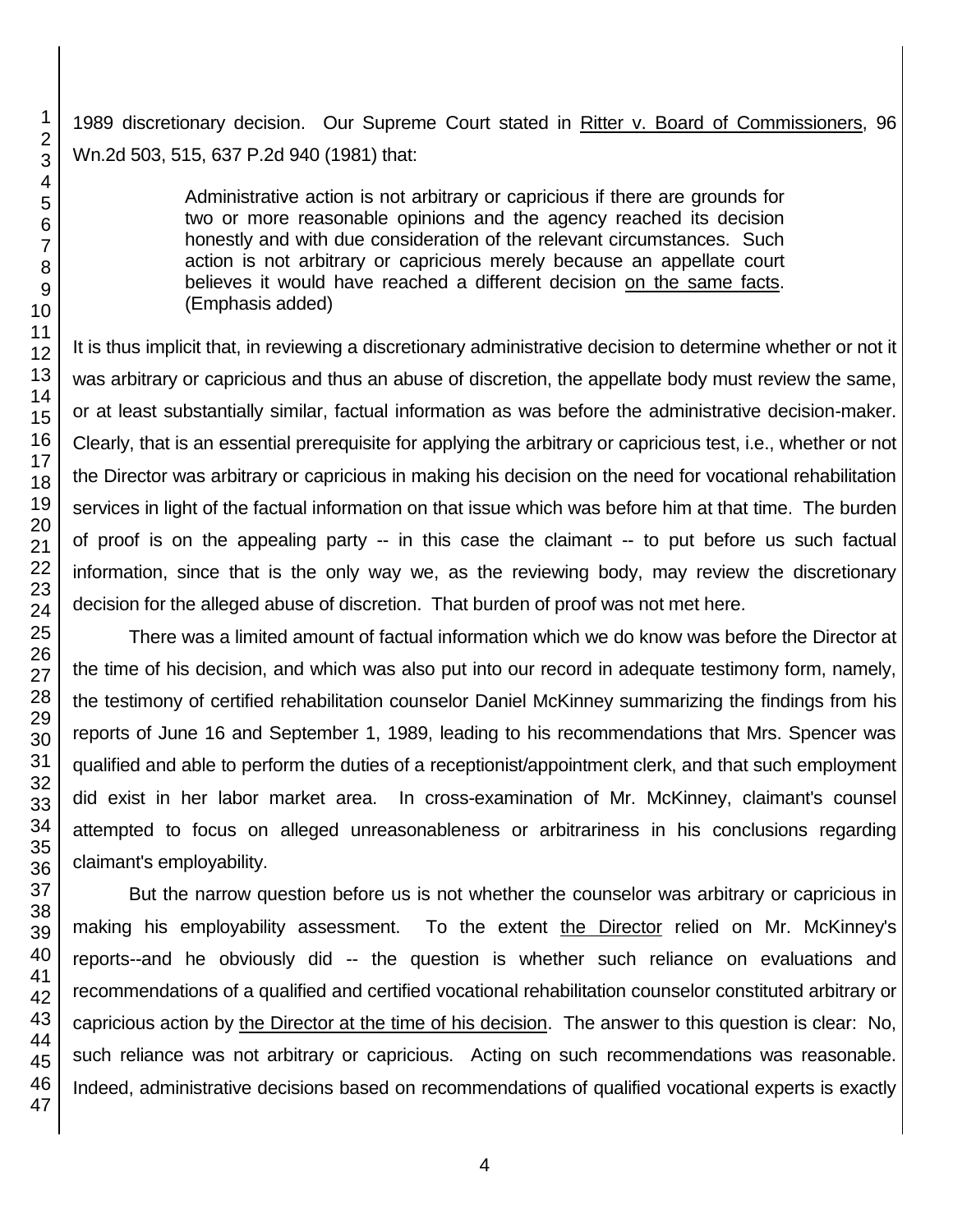what is mandated by RCW 51.32.095, to aid the Department in making its discretionary decision as to whether "vocational rehabilitation is both necessary and likely to enable the injured worker to become employable at gainful employment." Acting in accord with the statutory mandate is certainly not an abuse of this discretion.

The fact that a trier of fact at this Board's level, based on an evidentiary record developed long after the Director's administrative decision and based on factual evidence not shown to be the same as the factual information which had been before the Director, may disagree with the vocational counselor's recommendation on claimant's employability because "a sufficient factual basis did not exist" for such recommendation in our evidentiary record--and even assuming the correctness of such finding in light of our evidentiary record, including presumably the admissions adduced from Mr. McKinney on cross-examination -- still does not prove that the Director was arbitrary and capricious in his discretionary decision of ten months earlier, based on the substantially different factual information then before him.

Finally, we observe that, viewed in its entirety, the claimant's case appears to more resemble an appeal seeking temporary total disability compensation rather than an appeal trying to overcome a discretionary administrative decision regarding vocational rehabilitation services. Everyone is in agreement that there is no temporary total disability issue before us in this appeal.

Proposed Finding of Fact No. 1 and proposed Conclusion of Law No. 1 are hereby adopted as this Board's final finding and conclusion. Proposed Finding of Fact No. 6 is renumbered to Finding of Fact No. 2 and is hereby adopted by the Board. In addition we make the following findings and conclusions.

## **FINDINGS OF FACT**

3. In a letter of December 7, 1989, the Director of the Department of Labor and Industries determined that the claimant did not require vocational services to enable her to return to work inasmuch as she was qualified to work as a receptionist and such employment exists in her labor market area. The Director's decision was based on a summary of facts and findings and on review of the microfilm claim record as of November 20, 1989, including documents consisting of a report of July 10, 1985 from Dr. McCabe; a report of July 14, 1986 from Dr. McCabe; a report of February 17, 1989 from Dr. Olmsted; a report of June 16, 1989 from Mr. Daniel McKinney, vocational rehabilitation counselor; a letter of August 18, 1989 from Ms. Stewart, supervisor's designee; a report of September 1, 1989 from Mr. McKinney; and a letter of November 2, 1989 from Ms. Stewart.